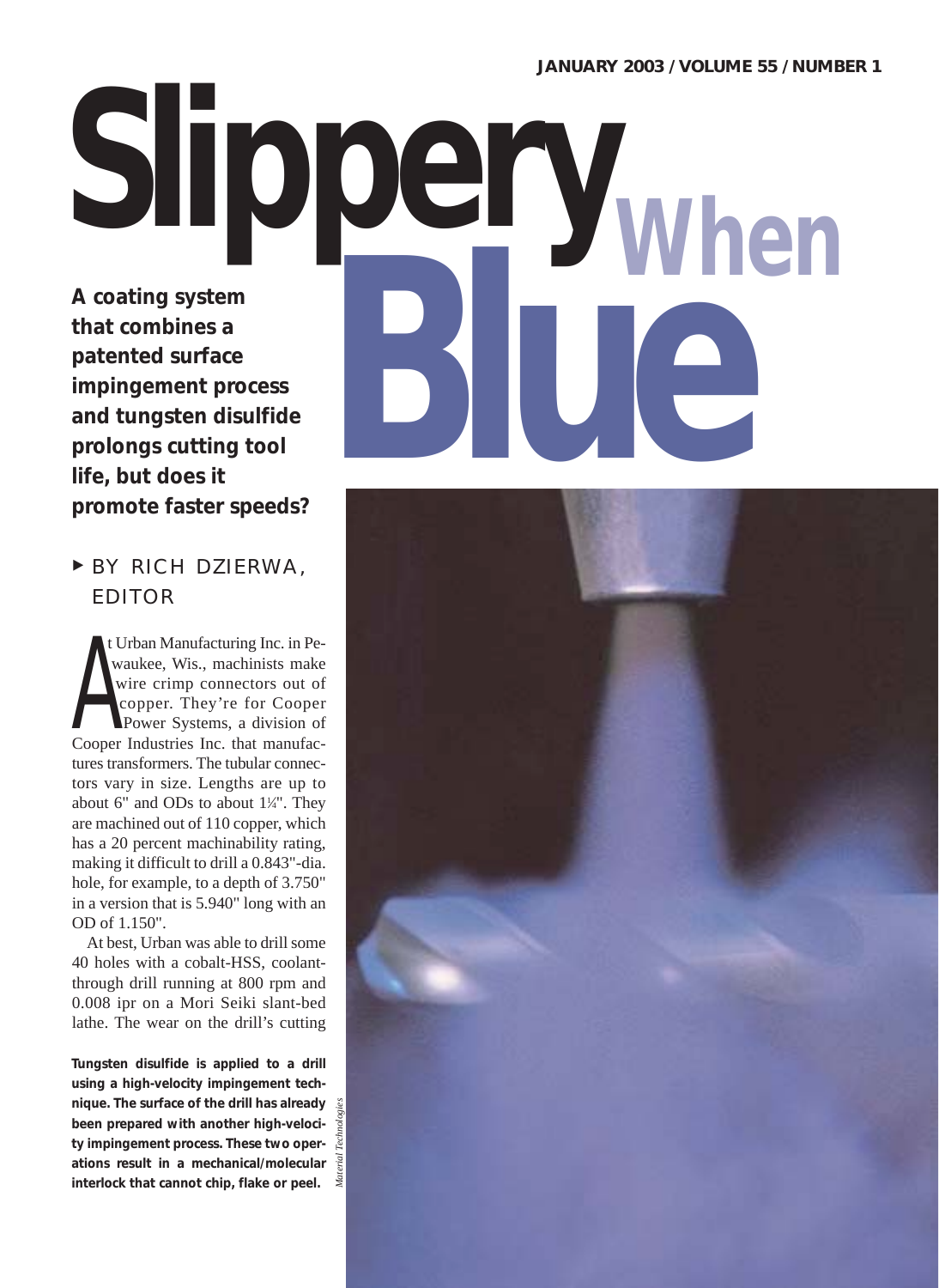

*R. Dzierwa*

edges and margins, caused primarily by buildup of chips in its flutes, left no opportunity for regrinding.

Urban's Operations Manager Rob Hammond said it's been the toughest job for the shop during the 18 years he's been at the company. "We do hard boring with diamond-tipped inserts in cast 8620 steel, which is rather difficult, but even that isn't as tough a job as drilling the 110 copper for these connectors,"



**Rob Hammond, operations manager, Urban Manufacturing, said drilling holes**



he said. "No matter what type of tool we put to that copper, it got eaten up by the material."

Until recently. That's when Urban tested drills treated with tungsten disulfide. The shop found that the extremely lubricious nature of that coating significantly aids chip evacuation via the drill's flutes. Urban enjoyed an increase in drill life to about 70 holes and then could regrind the tool numerous times.

The tungsten disulfide is part of a coating system called MicroBlue, developed by Material Technologies Inc., Rockford, Ill. It combines the coating with a patented surface impingement process. Material Technologies has made a name

for MicroBlue by treating dozens of racecar and motorcycle wear parts.

Intrigued by the potential to reduce friction at the tool/workpiece interface, numerous machine shops are testing MTI's system on drills and taps. Like Urban, they are experiencing increased

## **Downturn, upgrade**

I ith all the press on machine shop woes and the difficulty U.S. shops have competing against low-labor-cost countries, it's easy to adopt a defeatist attitude. But not only can a no-win outlook doom an operation, it is not truly realistic. There are shops that are growing.

Urban Manufacturing is an example. On Nov. 21, 2002, it completed a 22,000-sq.-ft. addition. Its factory is now 62,000 sq. ft.

"Over the past year, we've seen profits grow each month between 1 and 2 percent vs. a year earlier," said Rob Hammond, Urban Manufacturing's operations manager.

That's a result of smart diversification. Once, 90 percent of the company's orders derived from one customer. Today, 93 percent is divided among three.

The new manufacturing floor space will allow the Pewaukee, Wis.-based firm to construct a dedicated prototyping and manual machining department. Five bar-feeding lathes will be shifted to the new attached building, and bar racks will be located adjacent to those machines and within short distance of a new receiving dock.

In June 2002, Urban purchased an Excel ST-1240 CNC lathe chucker with a 12" chuck. "Recently, we did some prototype parts for a medical device manufacturer with 12"-dia. blanks on a 10" machine," Hammond explained. When the medical device maker gave Urban the contract for the parts, Hammond and shop owner Alex Urbanchek knew they couldn't stand pat without a 12" chuck machine.

Hammond told CUTTING TOOL ENGI-NEERING his company had a fairly easy go of it convincing its bank to loan it the money for the new lathe. He admitted, though, Urban is an exception to the rule. "There are a lot of shops I know personally that are struggling."

If history is any example, Urban will

pay off the new 12" lathe in 3 years. "We've been going at that pace for the past 4 to 5 years," Hammond said. "This has made it much easier for us to upgrade."

The next machine tool Urban will likely purchase is another VMC.

"We make most of our own fixturing," Hammond said. "Our guy in charge of our milling area is top-notch" at fixture design. "We have customers asking us to quote fixtures. We've gotten so busy in the mill area that he's bouncing around from machine to machine. We would like to get him his own."

Freed-up space in Urban's existing plant will be utilized to construct a pseudo-clean-room production environment.

"Our owner has always believed that when things are slow that's the time to look at improving or expanding," Hammond said.

—R. Dzierwa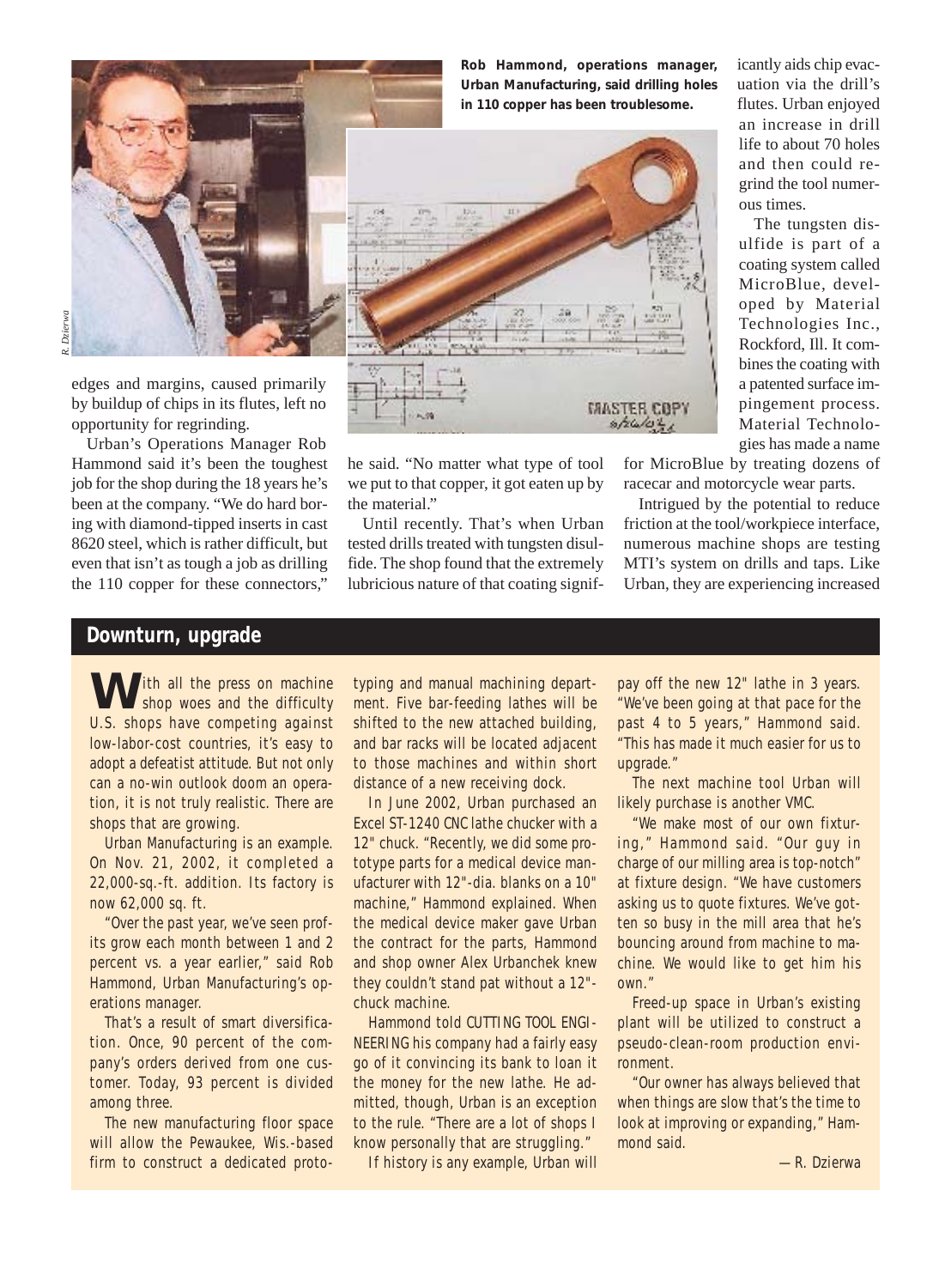

**A drill (bottom) coated via the MicroBlue system shows none of the detrimental effects of galling that an untreated drill (top) clearly exhibits. Both were used to drill a 1.50"-deep hole into 6061 aluminum. The tools were applied on a horizontal lathe running at 1,830 rpm, 120 sfm and 0.008 ipr.**

tool life due to better chip evacuation.

But the question now is whether MicroBlue and its ability to improve chip removal affords opportunities to increase machining speeds and feeds. If it does, better machining productivity may be in the offing.

## **The Pledge: No Buildup**

Craig LeClaire, MTI's president, is proud of MicroBlue's impact on NASCAR's Winston Cup racing circuit. In an environment where performance gains are measured in increments of 0.01 of a second, racing teams have shaved a couple of tenths of a second off lap times with MicroBluecoated parts. The coating system proved particularly effective for teams running MicroBlue at Daytona and Talladega last season.

Tungsten disulfide, which has a coefficient of friction of 0.030 (dynamic), was developed by Stanford University at the behest of NASA in the '60s. NASA scientists sought a very slippery material for the Mariner space probe program. Yet, in all the time since, the use of the material in metalworking applications has not garnered widespread acceptance.

This intrigued LeClaire and prompted some investigation that ultimately yielded his creation of the high-velocity, preparatory impingement process that produces a surface texture that provides form-fitting landing pads for the particles.

"It creates a textured surface comprising microscopic 'pockets' about 1µm in size," said Robb Powell, director, cutting tool operations, MTI. The coating settles into the pockets to create a very smooth, very slippery surface, he explained. "You essentially have a mechanical/molecular bond between the substrate and the tungsten disulfide."

LeClaire touts his system as considerably more slippery than graphite, molybdenum and Teflon and added that it does not enlarge the size of the tool.

The MicroBlue system cannot be employed on a tool that has been coated with another material, nor can a coating be added on top of MicroBlue. Because of this, LeClaire and Powell are quick to note that MicroBlue doesn't make the cutting tool any harder or tougher.

"If the cutting edge does its job, MicroBlue will do its job," LeClaire said. "The role of chip evacuation is playing a far more important part in overall tool wear than we thought, and MicroBlue is the best antigalling agent out there."

"Any machining operation that generates heat, galling and/or rapid wear seems a suitable application for MicroBlue," said Urban's Hammond.

Hammond's interest in MicroBlue was piqued by Sean Walsh, who works for abrasive and cutting tool distributor Merwin-Stoltz Co., located in Menomonee Falls, Wis.

Walsh said he'd expect beneficial results of coating cutting tools with MicroBlue on such materials as 1026 and 8620 steel. "Those are buildup materials, like copper."

## **A Perfect Application**

Perfecting Coupling Co., Charlotte, N.C., is a manufacturer of pneumatic and hydraulic couplings. Quick-disconnect air compressor fittings the company machines are for private-label contracts and its own branded line. The

manufacturer tested MicroBlue on <sup>3</sup>/<sub>8</sub>"-18 NPTF, 4-flute taps used to thread fittings made of 12L14 steel. Tapping was done on a National Acme multispindle screw machine, with cutting oil applied. Prior to MicroBlue, the taps lasted 10,000 holes. With MicroBlue, they lasted 25,000 holes.

Ron Earle supervises Perfecting Coupling's screw machine department. He said the tap he chose for testing MicroBlue was not the tap used at the time. "I chose a medium-duty tap, because I knew what a high-quality tap could produce and I wanted to compare."

Besides longer tool life, Earle was pleased with the better thread finish. "Without MicroBlue, I would have expected a duller finish on the threads, as chip removal wouldn't have been sufficient enough to allow the cutting oil to reach the tool's edge. With MicroBlue, the thread form was excellent." As good as with the high-end tap.

LeClaire pointed out that the marriage of the coating system and lubricants is also noteworthy. "Tungsten disulfide has a strong, dynamic relationship with hydrocarbon-based lubricants. That's why racing teams went faster at Daytona and Talladega, because we're introducing sliding/friction properties in a noncontact environment."

"That's what grabbed our attention," Hammond said, "reading about its use on pistons and similar parts. We said, 'OK, it's a friction-type thing. Friction is our biggest problem with this 110 copper part.' We're looking for something that can 'float' chips better."

Perfecting Coupling will soon test the coating system on every type of cutting tool it uses. This includes tools for dry drilling and milling applications.

#### **Helpful, or Really Helpful?**

Clearly, tungsten disulfide, applied in the way it is in the MicroBlue process, lengthens tool life in certain cases by facilitating chip evacuation. But, as cutting tools represent such a small portion of the cost of making a part, the more important question is what can the coating system do to improve machining productivity.

Unfortunately, testing thus far has completely centered around improving